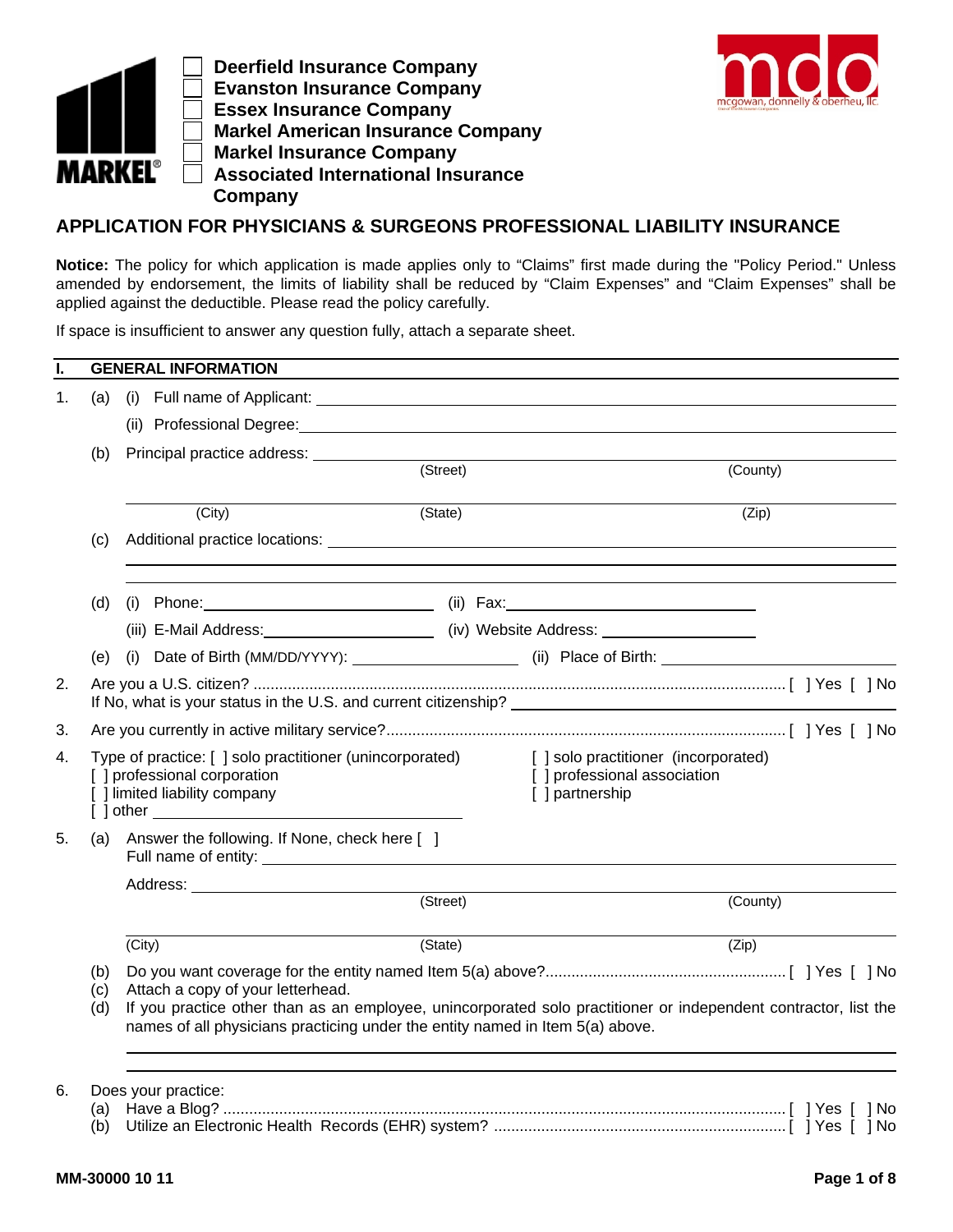| 7.         | Is the Applicant a "Covered Entity" under the Health Insurance Portability and Accountability Act of 1996 (HIPAA)                                                                                                                                |                                                                                                                                                            |                                                                                                                                                                                                                                      |                                                                                                                                                                                                                                                                                                                                                                                                                                                                                                                                                        |  |  |  |  |
|------------|--------------------------------------------------------------------------------------------------------------------------------------------------------------------------------------------------------------------------------------------------|------------------------------------------------------------------------------------------------------------------------------------------------------------|--------------------------------------------------------------------------------------------------------------------------------------------------------------------------------------------------------------------------------------|--------------------------------------------------------------------------------------------------------------------------------------------------------------------------------------------------------------------------------------------------------------------------------------------------------------------------------------------------------------------------------------------------------------------------------------------------------------------------------------------------------------------------------------------------------|--|--|--|--|
|            | If Yes,                                                                                                                                                                                                                                          |                                                                                                                                                            |                                                                                                                                                                                                                                      |                                                                                                                                                                                                                                                                                                                                                                                                                                                                                                                                                        |  |  |  |  |
|            | Our Business Associate Agreement is available at www.markelcorp.com. This is the only Business Associate<br>Agreement we will recognize.                                                                                                         |                                                                                                                                                            |                                                                                                                                                                                                                                      |                                                                                                                                                                                                                                                                                                                                                                                                                                                                                                                                                        |  |  |  |  |
| Ш.         | <b>LICENSE INFORMATION</b>                                                                                                                                                                                                                       |                                                                                                                                                            |                                                                                                                                                                                                                                      |                                                                                                                                                                                                                                                                                                                                                                                                                                                                                                                                                        |  |  |  |  |
| 1.         | Provide the following information for all of the states in which you practice:                                                                                                                                                                   |                                                                                                                                                            |                                                                                                                                                                                                                                      |                                                                                                                                                                                                                                                                                                                                                                                                                                                                                                                                                        |  |  |  |  |
|            | License No.<br>State<br><u> Andreas Andreas Andreas Andreas Andreas Andreas Andreas Andreas Andreas Andreas Andreas Andreas Andreas Andreas</u>                                                                                                  | <b>Effective Date</b><br><u> Alexandria (m. 1858)</u>                                                                                                      | <b>Expiration Date</b><br><u> 1980 - Andrea Albert III, poet e pre</u> sentante de la propiesa de la propiesa de la propiesa de la propiesa de                                                                                       | Active (Yes/No)<br>and the control of the control of the con-                                                                                                                                                                                                                                                                                                                                                                                                                                                                                          |  |  |  |  |
| 2.         |                                                                                                                                                                                                                                                  | <u> Albanya (Albanya Albanya)</u><br><u> Alexandria de la contextual de la contextual de la contextual de la contextual de la contextual de la context</u> |                                                                                                                                                                                                                                      | $\begin{array}{c} \begin{array}{c} \begin{array}{c} \begin{array}{c} \end{array} \\ \end{array} \end{array} \end{array} \end{array} \end{array} \begin{array}{c} \begin{array}{c} \begin{array}{c} \end{array} \\ \end{array} \end{array} \end{array} \begin{array}{c} \begin{array}{c} \begin{array}{c} \end{array} \\ \end{array} \end{array} \end{array} \begin{array}{c} \begin{array}{c} \end{array} \end{array} \end{array} \begin{array}{c} \begin{array}{c} \end{array} \end{array} \end{array} \begin{array}{c} \begin{array}{c} \end{array}$ |  |  |  |  |
|            |                                                                                                                                                                                                                                                  |                                                                                                                                                            |                                                                                                                                                                                                                                      |                                                                                                                                                                                                                                                                                                                                                                                                                                                                                                                                                        |  |  |  |  |
| III.<br>1. | <b>EDUCATION AND TRAINING</b><br>Provide your medical or surgical specialty:<br>(a)                                                                                                                                                              |                                                                                                                                                            |                                                                                                                                                                                                                                      | and the control of the control of the control of the control of the control of the control of the control of the                                                                                                                                                                                                                                                                                                                                                                                                                                       |  |  |  |  |
|            | (b)<br>(c)<br>If Yes, describe. <u>The annual section</u> of the second section of the second section of the second section of the second section of the second section of the second section of the second section of the second section of the |                                                                                                                                                            | <u> 1980 - Johann Barn, mars ann an t-Amhain Aonaichte ann an t-Amhain Aonaichte ann an t-Amhain Aonaichte ann an</u>                                                                                                                |                                                                                                                                                                                                                                                                                                                                                                                                                                                                                                                                                        |  |  |  |  |
| 2.         | (a) If Yes, provide the following:                                                                                                                                                                                                               |                                                                                                                                                            |                                                                                                                                                                                                                                      |                                                                                                                                                                                                                                                                                                                                                                                                                                                                                                                                                        |  |  |  |  |
|            |                                                                                                                                                                                                                                                  |                                                                                                                                                            |                                                                                                                                                                                                                                      |                                                                                                                                                                                                                                                                                                                                                                                                                                                                                                                                                        |  |  |  |  |
| 3.         | Provide the following information:                                                                                                                                                                                                               | Name of Institution                                                                                                                                        | City                                                                                                                                                                                                                                 | Date<br><b>State</b><br>Completed                                                                                                                                                                                                                                                                                                                                                                                                                                                                                                                      |  |  |  |  |
|            | <b>Medical School</b>                                                                                                                                                                                                                            | <u> 1989 - Johann Barn, amerikansk politiker (</u>                                                                                                         | <u> Alexandro Alexandro Alexandro Alexandro Alexandro Alexandro Alexandro Alexandro Alexandro Alexandro Alexandro A</u>                                                                                                              |                                                                                                                                                                                                                                                                                                                                                                                                                                                                                                                                                        |  |  |  |  |
|            | PGY-1/Internship                                                                                                                                                                                                                                 |                                                                                                                                                            | <u>state and the state of the state</u>                                                                                                                                                                                              |                                                                                                                                                                                                                                                                                                                                                                                                                                                                                                                                                        |  |  |  |  |
|            |                                                                                                                                                                                                                                                  |                                                                                                                                                            |                                                                                                                                                                                                                                      | $\overline{\phantom{a}}$ . The contract of $\overline{\phantom{a}}$                                                                                                                                                                                                                                                                                                                                                                                                                                                                                    |  |  |  |  |
|            |                                                                                                                                                                                                                                                  |                                                                                                                                                            |                                                                                                                                                                                                                                      |                                                                                                                                                                                                                                                                                                                                                                                                                                                                                                                                                        |  |  |  |  |
|            | Other:<br><u> 1989 - Andrea Stadt Britain, amerikansk politik (* 1908)</u>                                                                                                                                                                       |                                                                                                                                                            | <u>and the community of the community of the community of the community of the community of the community of the community of the community of the community of the community of the community of the community of the community</u> |                                                                                                                                                                                                                                                                                                                                                                                                                                                                                                                                                        |  |  |  |  |
| 4.         | If you graduated from a foreign medical school, are you certified by the Educational Council for<br>If Yes, provide the following: year of certification: _______ describe your medical degree: __________________                               |                                                                                                                                                            |                                                                                                                                                                                                                                      |                                                                                                                                                                                                                                                                                                                                                                                                                                                                                                                                                        |  |  |  |  |
| 5.         | Attached a CV or provide a detailed summary of where you have practiced your profession since completing your                                                                                                                                    |                                                                                                                                                            |                                                                                                                                                                                                                                      |                                                                                                                                                                                                                                                                                                                                                                                                                                                                                                                                                        |  |  |  |  |
|            | training:<br>Name of Practice                                                                                                                                                                                                                    | City/State                                                                                                                                                 | From (MM/YYYY)                                                                                                                                                                                                                       | To (MM/YYYY)                                                                                                                                                                                                                                                                                                                                                                                                                                                                                                                                           |  |  |  |  |
|            |                                                                                                                                                                                                                                                  |                                                                                                                                                            |                                                                                                                                                                                                                                      |                                                                                                                                                                                                                                                                                                                                                                                                                                                                                                                                                        |  |  |  |  |
| 6.         |                                                                                                                                                                                                                                                  |                                                                                                                                                            |                                                                                                                                                                                                                                      |                                                                                                                                                                                                                                                                                                                                                                                                                                                                                                                                                        |  |  |  |  |
| 7.         | How many hours of continuing medical education have you take within each of the last two (2) years?                                                                                                                                              |                                                                                                                                                            |                                                                                                                                                                                                                                      |                                                                                                                                                                                                                                                                                                                                                                                                                                                                                                                                                        |  |  |  |  |
| IV.        | <b>SCOPE OF PRACTICE</b>                                                                                                                                                                                                                         |                                                                                                                                                            |                                                                                                                                                                                                                                      |                                                                                                                                                                                                                                                                                                                                                                                                                                                                                                                                                        |  |  |  |  |
|            |                                                                                                                                                                                                                                                  |                                                                                                                                                            |                                                                                                                                                                                                                                      |                                                                                                                                                                                                                                                                                                                                                                                                                                                                                                                                                        |  |  |  |  |
| 1.         | Do you perform surgery, other than incision of boils & superficial abscesses or suturing<br>(a)<br>If Yes, complete 1.(b) below.                                                                                                                 |                                                                                                                                                            |                                                                                                                                                                                                                                      |                                                                                                                                                                                                                                                                                                                                                                                                                                                                                                                                                        |  |  |  |  |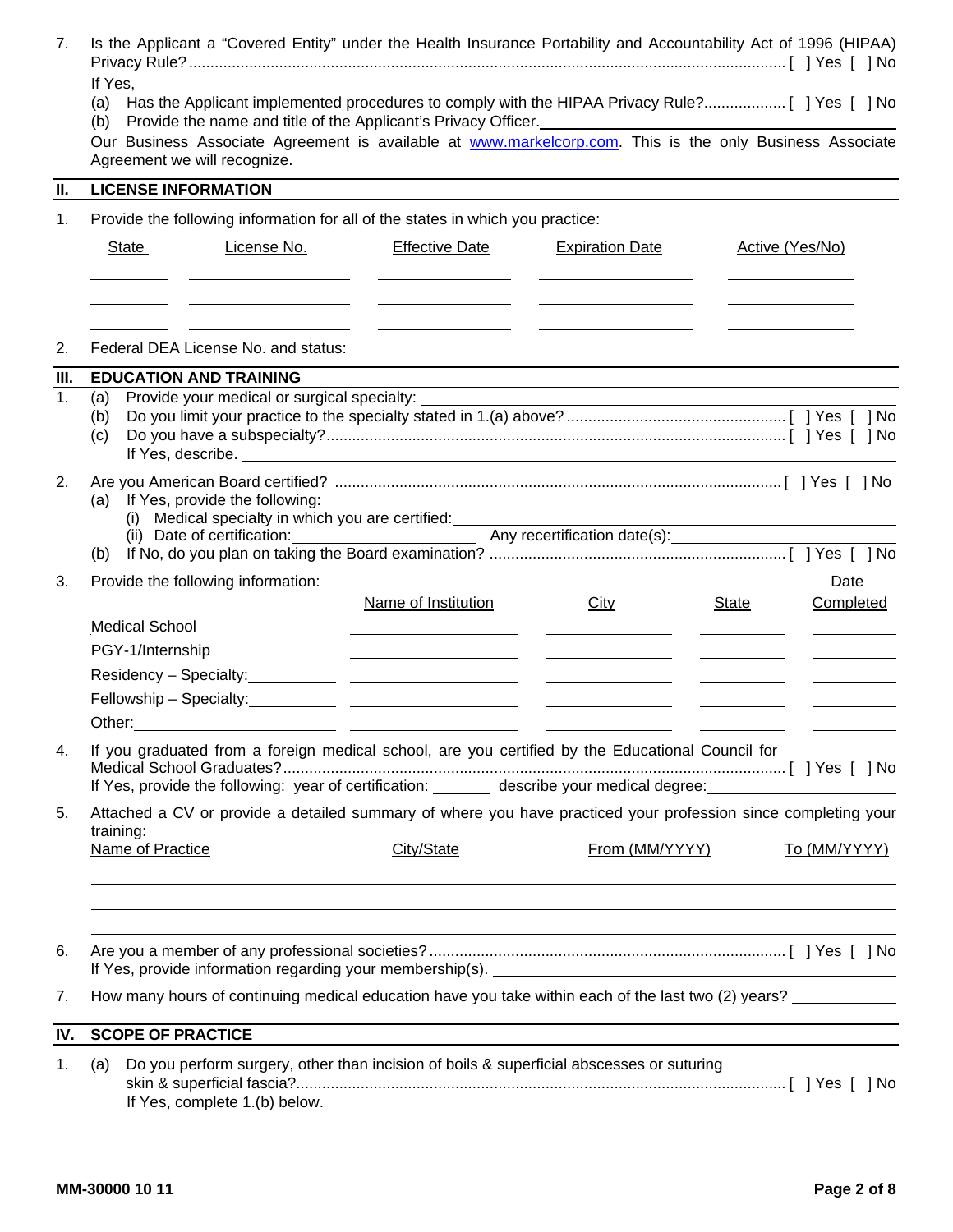(b) If you perform any of the following procedures, check all that apply. For each procedure performed indicate where the procedure is performed: **H** = Hospital **O** = Office **S** = Surgi-center of other

| Location                               | Location                                           |
|----------------------------------------|----------------------------------------------------|
| Abortions - 1st Trimester              | Laser skin resurfacing                             |
| Abortions - 2nd/3rd Trimester          | Laser Surgery (describe) Laser                     |
| Acupuncture                            | Lymphangiography                                   |
| Adenoidectomy/Tonsillectomy            | Mesotherapy                                        |
| Anesthesia - Non-obstetrical:          | Minimally invasive surgery (describe)              |
| General                                |                                                    |
| Spinal                                 | Moh's micrographic surgery                         |
| Epidural                               | Myelography                                        |
| Anesthesia - Obstetrical:              | Needle biopsies (describe)___________              |
| General                                | Obstetrics:                                        |
| Spinal                                 | Prenatal care                                      |
| _ Epidural                             | Normal deliveries - annual no. Communist Communist |
| Anesthesia - Other (describe)          | Caesarean sections - annual no.                    |
|                                        | VBAC deliveries - annual no.                       |
| Angiography                            | Home or non-hospital deliveries                    |
| _ Angioplasty                          | Open Reduction of Fractures                        |
| _ Anti-aging procedures - other than   | <b>Osteopathic Manipulation</b>                    |
| use of human growth hormone            | Pain Management (describe)                         |
| (describe)                             |                                                    |
| _ Arteriography                        | Plastic - Cosmetic Procedures:                     |
| _ Assisting in Surgery - on own        | Blepharoplasty                                     |
| patients or the patients of others     | Collagen injections                                |
| <b>Breast Implants</b>                 | Botox injections                                   |
| <b>Breast Reductions</b>               | Liposuction under 3500 cc's volume                 |
| Catheterization - other than umbilical | Liposuction 3500 cc's or more volume               |
| cord, urethral or arterial line in a   | Phalloplasty or penile implant                     |
| peripheral vessel                      | Rhinoplasty                                        |
| Cosmetic implantation or injection     | Silicone implants                                  |
| of silicone or other material          | Silicone injections                                |
| Cryosurgery - other than on benign     | __ Other plastic - cosmetic procedures             |
| or pre-malignant dermatological        | (describe)                                         |
| lesions                                | Pneumoencephalography                              |
| <b>Chelation Therapy</b>               | Prolotherapy/proliterative therapy                 |
| <b>Dermabrasion/Chemical Peels</b>     | <b>Radiation Therapy</b>                           |
| <b>Dilation &amp; Curettage</b>        | Radiopaque dye injections into blood               |
| Discograms                             | vessels, lymphatics, sinus tracts or               |
| <b>Electroconvulsive Therapy</b>       | fistulae                                           |
| <b>Erectile Dysfunction Therapy</b>    | Refractive surgery: LASIK, PRK, AK,                |
| Endoscopic procedures                  | PTK, ICR                                           |
| Hair Transplants or Suturing of        | Sex reassignment/sex change surgery                |
| Hairpieces                             | Silicone injection                                 |
| <b>Herbal Medicine</b>                 | Spinal surgery (incl chemonucleolysis or           |
| Homeopathy                             | percutaneous, lumbar discectomy)                   |
| <b>Hyperbaric Medicine</b>             | Trans Myocardial Laser procedures                  |
| Hysterectomies                         |                                                    |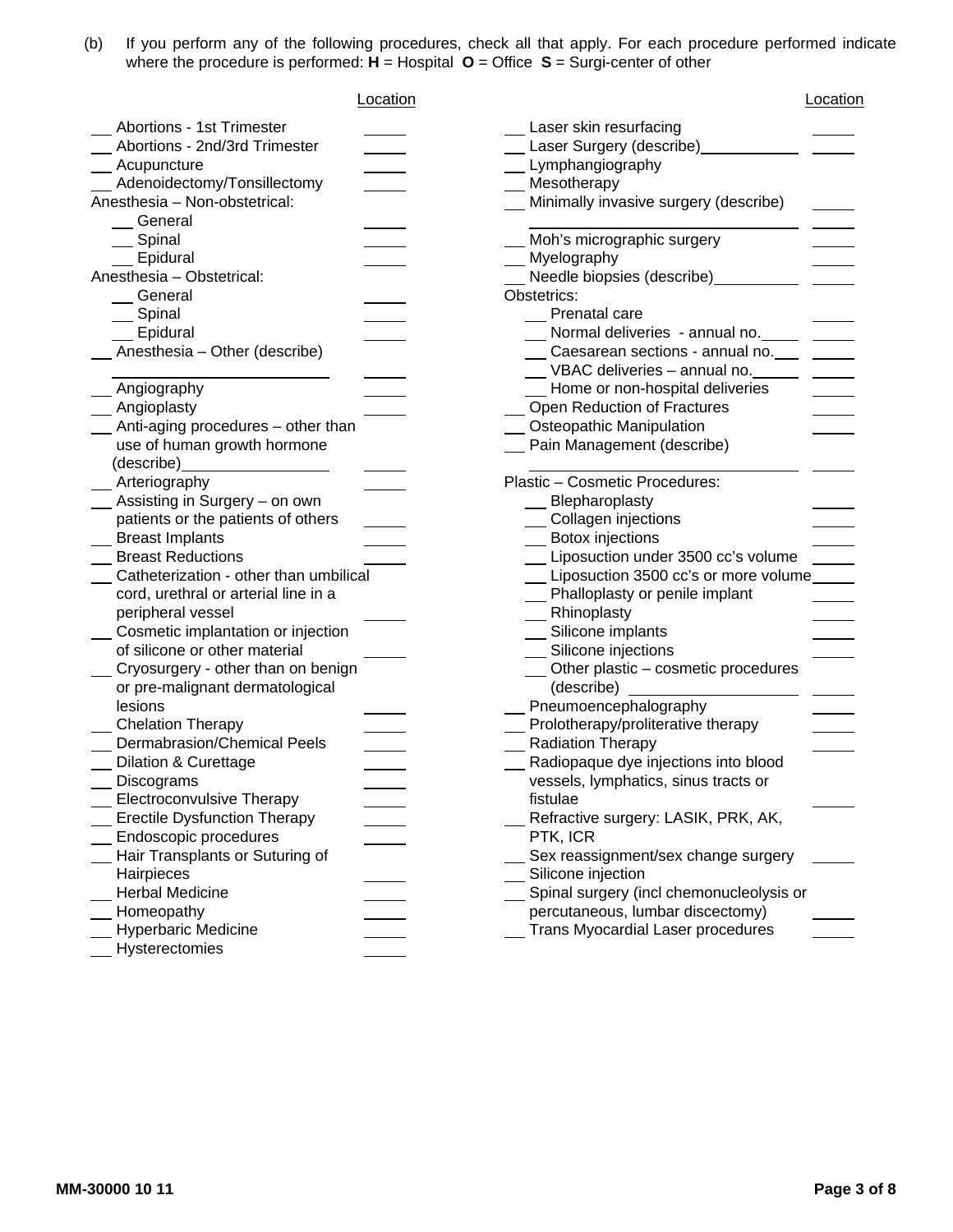| 2.       | (a)        | If Yes, complete 2.(b) below.                                                                                                                            |
|----------|------------|----------------------------------------------------------------------------------------------------------------------------------------------------------|
|          | (b)        | If you perform any of the following procedures, check all that apply and provide the number of procedures<br>performed:                                  |
|          |            | Roux-en-Y:                                                                                                                                               |
|          |            | Laparoscopic:                                                                                                                                            |
|          |            | No. performed in past 12 months: ________<br>No. you expect to perform in next 12 months:                                                                |
|          |            |                                                                                                                                                          |
|          |            | Open:<br>No. performed in past 12 months:                                                                                                                |
|          |            | No. you expect to perform in next 12 months:                                                                                                             |
|          |            | Banding:                                                                                                                                                 |
|          |            | Laparoscopic:                                                                                                                                            |
|          |            | No. performed in past 12 months:                                                                                                                         |
|          |            | No. you expect to perform in next 12 months:                                                                                                             |
|          |            | Open:                                                                                                                                                    |
|          |            | No. performed in past 12 months:                                                                                                                         |
|          |            | No. you expect to perform in next 12 months:                                                                                                             |
|          |            | Gastric Restriction, Other (describe) ____________________:                                                                                              |
|          |            | No. performed in past 12 months:<br>No. you expect to perform in next 12 months:                                                                         |
|          |            |                                                                                                                                                          |
|          |            | Is general anesthesia administered for any of the procedures identified in 1.(b) or 2. above?[ ] Yes [ ] No<br>If Yes, is anesthesia is administered by: |
|          | (a)        |                                                                                                                                                          |
| 3.<br>4. | (b)        |                                                                                                                                                          |
|          | (c)        |                                                                                                                                                          |
|          |            | (ii) If No, explain the type of surgery and percentage of your surgeries or average number of such cases per                                             |
|          |            | month.                                                                                                                                                   |
|          | (d)        |                                                                                                                                                          |
|          | (a)        |                                                                                                                                                          |
|          |            | If Yes, answer the following:                                                                                                                            |
|          |            | Describe each procedure not already identified above in 1(b) or 2 above:<br>(i)                                                                          |
|          |            | (ii)                                                                                                                                                     |
|          |            | If Yes, provide the name of the certification body.                                                                                                      |
|          | (b)        | If Yes, answer the following:                                                                                                                            |
|          |            | Describe each procedure not already identified above in 1(b) or 2 above:<br>(1)                                                                          |
|          |            | <u> 1989 - Johann Barn, amerikan bernama di sebagai bernama dan bernama di sebagai bernama dalam bernama dalam b</u>                                     |
|          |            | (ii)                                                                                                                                                     |
| 5.       |            | With the exception of surgery for obesity, does your practice include weight reduction or control by                                                     |
|          |            |                                                                                                                                                          |
|          |            | If Yes, answer the following:                                                                                                                            |
|          | (a)<br>(b) | Percentage of your patients that are weight control patients: _________________                                                                          |
|          |            |                                                                                                                                                          |
|          | (c)        |                                                                                                                                                          |
|          |            |                                                                                                                                                          |
| 6.       |            |                                                                                                                                                          |
|          | (a)        |                                                                                                                                                          |
|          | (b)        | If No, provide a detailed description including the approximate number of hours per month spent in emergency<br>room care. ___________                   |
|          |            |                                                                                                                                                          |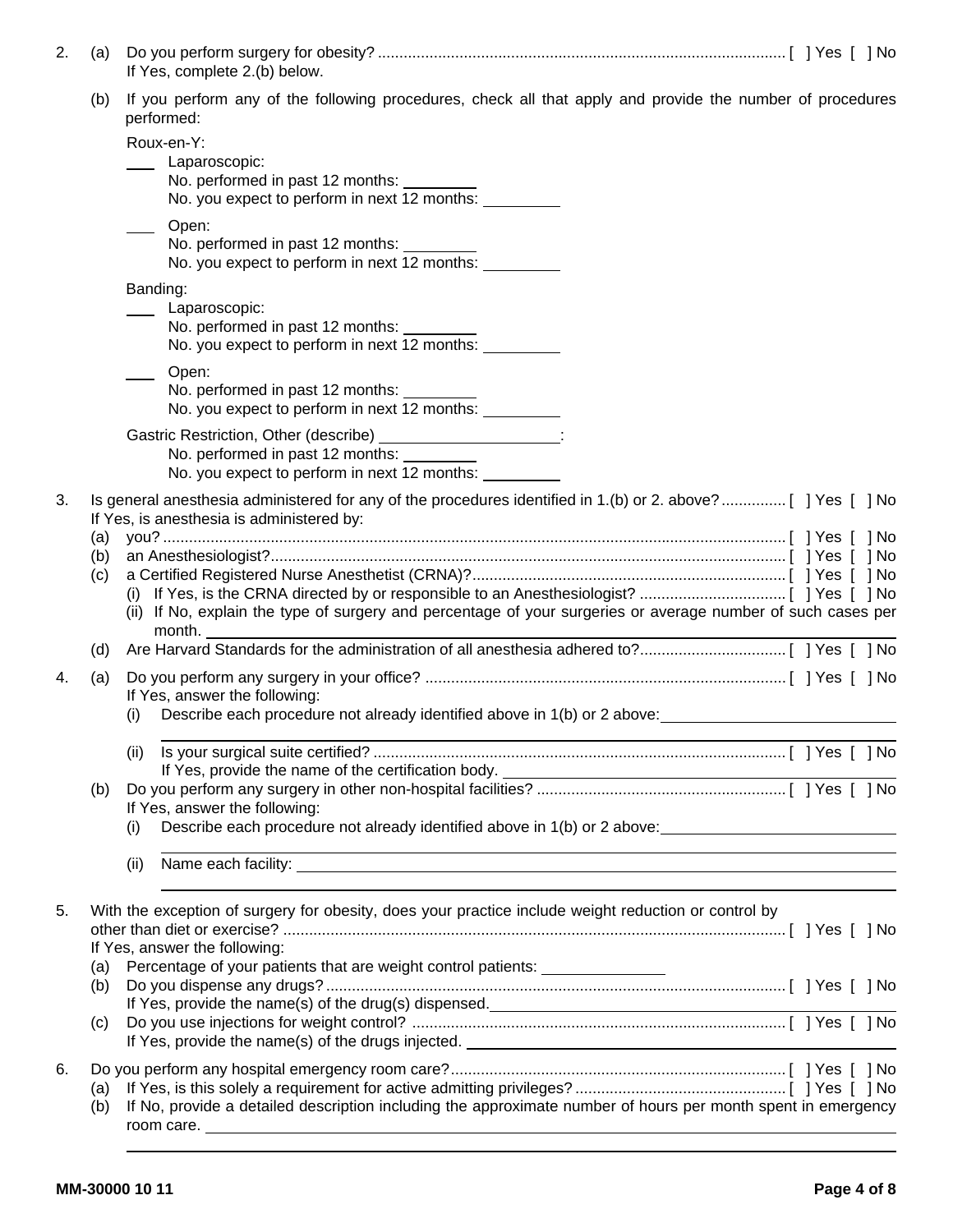| 7.  | (b)                                                                                                                          | Do you perform consultations outside the state of your primary office address, including but not<br>limited to the use of telecommunications technology as the medium for rendering medical services,<br>If Yes, provide the following:<br>(a) Identify all states in which such patients reside:<br>What percentage of your total practice is involved in such activities?                                                                                                                 |  |  |  |  |
|-----|------------------------------------------------------------------------------------------------------------------------------|---------------------------------------------------------------------------------------------------------------------------------------------------------------------------------------------------------------------------------------------------------------------------------------------------------------------------------------------------------------------------------------------------------------------------------------------------------------------------------------------|--|--|--|--|
| 8.  | Do you interpret or diagnose from films, slides or specimens taken from patients residing in states<br>If Yes,<br>(a)<br>(b) |                                                                                                                                                                                                                                                                                                                                                                                                                                                                                             |  |  |  |  |
| 9.  | (a)                                                                                                                          | Do you use experimental procedures, devices, drugs or therapy in treatment or surgery?[ ] Yes [ ] No<br>If Yes, provide name and description of protocol.                                                                                                                                                                                                                                                                                                                                   |  |  |  |  |
|     | (b)                                                                                                                          | If Yes,                                                                                                                                                                                                                                                                                                                                                                                                                                                                                     |  |  |  |  |
|     | 10. Do you:                                                                                                                  |                                                                                                                                                                                                                                                                                                                                                                                                                                                                                             |  |  |  |  |
|     | (a)                                                                                                                          |                                                                                                                                                                                                                                                                                                                                                                                                                                                                                             |  |  |  |  |
|     | (b)                                                                                                                          |                                                                                                                                                                                                                                                                                                                                                                                                                                                                                             |  |  |  |  |
|     | (c)                                                                                                                          | If Yes, provide details.                                                                                                                                                                                                                                                                                                                                                                                                                                                                    |  |  |  |  |
| 11. | (a)                                                                                                                          | Indicate the number of professional employees you employ or supervise in your practice for each of the<br>following: (If none, check here [ ])                                                                                                                                                                                                                                                                                                                                              |  |  |  |  |
|     |                                                                                                                              | Chiropractors ______ Optometrists                                                                                                                                                                                                                                                                                                                                                                                                                                                           |  |  |  |  |
|     |                                                                                                                              | Enter Sommings, Physician's Assistants* The Course Survey Nurses Midwives* The Nurse Anesthetists* The Psychologists                                                                                                                                                                                                                                                                                                                                                                        |  |  |  |  |
|     |                                                                                                                              | Surgeon's Assistants* The Murse Practitioners* Latin Other (describe)                                                                                                                                                                                                                                                                                                                                                                                                                       |  |  |  |  |
|     | (b)                                                                                                                          | *Provide a description of duties, in detail, including extent supervised on a separate page and attach protocols.<br>Are all of the above individuals licensed in accordance with applicable state and federal                                                                                                                                                                                                                                                                              |  |  |  |  |
|     | (c)                                                                                                                          | If No, provide a detailed explanation on a separate page.<br>If Yes, attached a Specified Medical Professional Liability Application for each professional.                                                                                                                                                                                                                                                                                                                                 |  |  |  |  |
|     |                                                                                                                              | 12. (a) Average weekly patient load: _________ (b) Number of patients annually: _______                                                                                                                                                                                                                                                                                                                                                                                                     |  |  |  |  |
| 13. |                                                                                                                              | Average number of hours you practice each week: _______                                                                                                                                                                                                                                                                                                                                                                                                                                     |  |  |  |  |
|     | 14. What is your approximate gross annual income from your practice? (Check one.)                                            |                                                                                                                                                                                                                                                                                                                                                                                                                                                                                             |  |  |  |  |
|     | Less than \$50,000 550,000 to \$99,999                                                                                       |                                                                                                                                                                                                                                                                                                                                                                                                                                                                                             |  |  |  |  |
|     | \$100,000 to \$149,999 \$150,000 to \$199,999                                                                                |                                                                                                                                                                                                                                                                                                                                                                                                                                                                                             |  |  |  |  |
|     |                                                                                                                              | \$200,000 to \$499,999 _________ \$500,000 or more (estimate) \$                                                                                                                                                                                                                                                                                                                                                                                                                            |  |  |  |  |
| 15. |                                                                                                                              | If Yes, attach a detailed explanation.                                                                                                                                                                                                                                                                                                                                                                                                                                                      |  |  |  |  |
| ۷.  |                                                                                                                              | HOSPITALS AND AMBULATORY SURGERY CENTERS                                                                                                                                                                                                                                                                                                                                                                                                                                                    |  |  |  |  |
| 1.  |                                                                                                                              | Provide the following information for all hospitals and surgical centers where you are currently on staff:<br>Percentage of Work<br><b>Type of Privileges</b><br>Name<br>City<br>State<br><u> 1989 - Johann Barn, mars eta bainar eta idazlea (</u><br><u>and the state of the state of the state of the state of the state of the state of the state of the state of the state of the state of the state of the state of the state of the state of the state of the state of the state</u> |  |  |  |  |
|     |                                                                                                                              |                                                                                                                                                                                                                                                                                                                                                                                                                                                                                             |  |  |  |  |
| 2.  |                                                                                                                              | If Yes, provide details.<br><u> 1989 - Johann Stoff, deutscher Stoffen und der Stoffen und der Stoffen und der Stoffen und der Stoffen und der</u>                                                                                                                                                                                                                                                                                                                                          |  |  |  |  |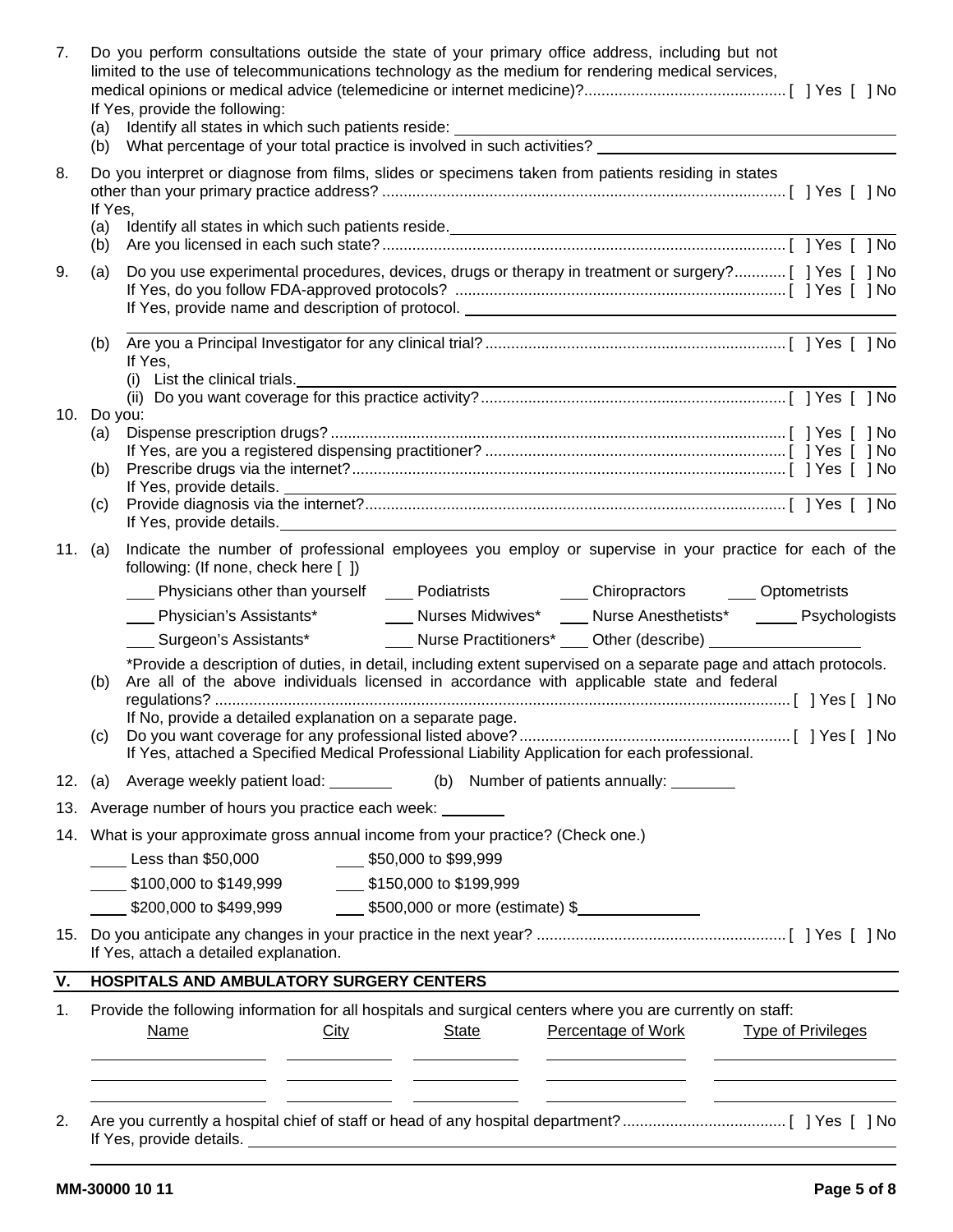| 3. | Do you or the organization named in Section I. 5(a) own (either wholly or in part), operate or<br>administer any hospital, nursing home, surgical center, urgent care center other facility where<br>If Yes, provide a details, including the name, location, size, and number of beds. __________________________                                             |
|----|----------------------------------------------------------------------------------------------------------------------------------------------------------------------------------------------------------------------------------------------------------------------------------------------------------------------------------------------------------------|
|    | <b>VI. AFFILIATIONS</b>                                                                                                                                                                                                                                                                                                                                        |
| 1. | Are you in the employ of any individual, firm or corporation other than the employer named in<br>If Yes, provide a detailed explanation including a description of your responsibilities.                                                                                                                                                                      |
| 2. | Are you under contract to any individual, firm or corporation other than the contracting organization                                                                                                                                                                                                                                                          |
|    | a. If Yes, attach a copy of the contract.                                                                                                                                                                                                                                                                                                                      |
| 3. | If Yes, provide a detailed explanation including a description of your responsibilities.                                                                                                                                                                                                                                                                       |
| 4. | Do you advertise your professional services in any manner other than a simple listing in a telephone<br>If Yes, attach a copy of all advertisements.                                                                                                                                                                                                           |
| 5. | Are you associated with any agency or organization that engages in advertising for, or solicitation of<br>If Yes, attach a copy of the advertisement or applicable website address.                                                                                                                                                                            |
| 6. | Are you the Medical Director of a nursing home, clinic, commercial enterprise or any other<br>If Yes, provide a detailed explanation and attach a copy of any contract or other agreement that describes your                                                                                                                                                  |
| 7. | If Yes, provide the following and attach a copy of any contract or agreement:<br>(a) Name of organization and location:<br>Your title                                                                                                                                                                                                                          |
|    | (b) Does the organization provide you coverage for:<br>(ii)                                                                                                                                                                                                                                                                                                    |
| 8. | If Yes, answer the following:<br>Name of each company that places you in locum positions:<br>(a)<br>Are you an [ ] Employee or [ ] Independent Contractor?<br>(b)<br>Number of hours each month in which you work in locum positions:<br>(c)<br>Does each company provide you with Professional Liability Insurance for locum positions? [   Yes [   No<br>(d) |
| 9. | Attach a copy of your Certificates of Insurance.<br>(e)<br>Do you provide any services to any adult or juvenile inmates in any local, state or federal<br>If Yes, provide details.                                                                                                                                                                             |
|    |                                                                                                                                                                                                                                                                                                                                                                |
|    | <b>VII. INSURANCE AND CLAIM HISTORY</b>                                                                                                                                                                                                                                                                                                                        |
| 1. | Limits of Liability: Indicate the limit of liability requested:                                                                                                                                                                                                                                                                                                |
|    | Per Claim/Annual Aggregate<br>\$100,000 / \$300,000                                                                                                                                                                                                                                                                                                            |

 $[$  ] \$ 200,000 / \$ 600,000 [ ] \$ 250,000 / \$ 750,000  $[$  ] \$ 500,000 / \$1,500,000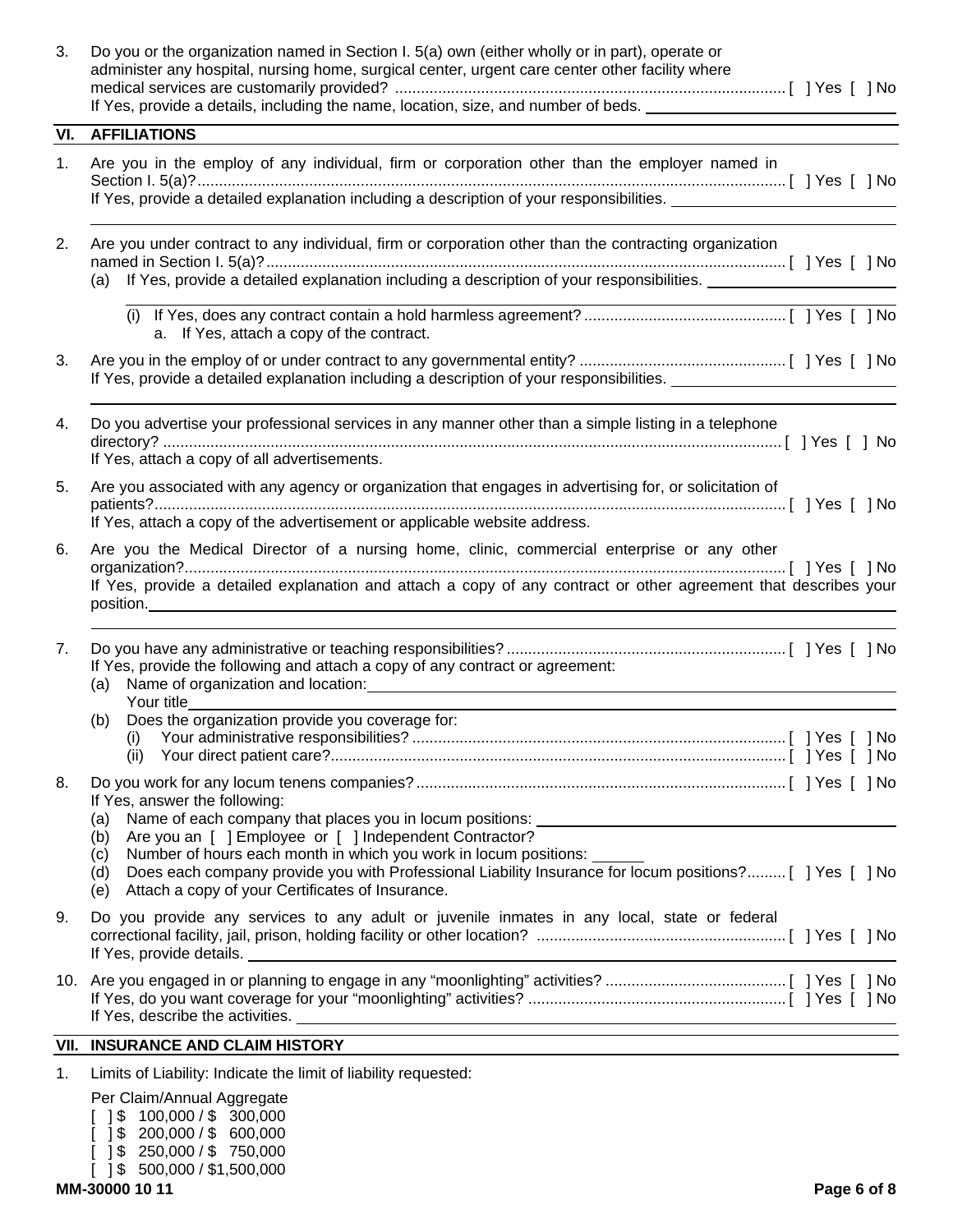THE COMPANY DOES NOT GUARANTEE TO OFFER ANY OF THE ABOVE LIMITS.

2. List your prior Professional Liability Insurance for each of the last five (5) years, including the current year:

|    | Ins Company                                                | Limits of<br>Liability | Premium | Eff./Exp. Dates | Claims Made or<br>Occurrence Form                                                                                                                                                                                                                                                                                    | <b>Retroactive Date</b> |
|----|------------------------------------------------------------|------------------------|---------|-----------------|----------------------------------------------------------------------------------------------------------------------------------------------------------------------------------------------------------------------------------------------------------------------------------------------------------------------|-------------------------|
|    |                                                            |                        |         |                 |                                                                                                                                                                                                                                                                                                                      |                         |
| 3. | Do you currently participate in or plan to participate in: |                        |         |                 | (a) a state patient compensation fund, health care stabilization fund or other governmentally                                                                                                                                                                                                                        |                         |
| 4. |                                                            |                        |         |                 | Has any claim or suit for malpractice ever been made against you or any organization proposed for<br>If Yes, how many? __________Complete a copy of our Supplemental Claim form for each one.                                                                                                                        |                         |
| 5. |                                                            |                        |         |                 | Has any claim or suit for malpractice ever been made against you or any organization proposed for<br>If Yes, how many? ___________Complete a copy of our Supplemental Claim form for each one.                                                                                                                       |                         |
| 6. |                                                            |                        |         |                 | Are you or any organization proposed for this insurance aware of any act, error, omission, fact,<br>circumstance, or records request from any attorney which may result in a malpractice claim or suit? [ ] Yes [ ] No<br>If Yes, how many? ___________ Complete a copy of our Supplemental Claim form for each one. |                         |
| 7. |                                                            |                        |         |                 | Have you ever been investigated, asked to resign or been involved in official or non-official<br>proceedings brought by a hospital, managed care organization or other healthcare organization to                                                                                                                    |                         |
| 8. |                                                            |                        |         |                 | Has your license to practice medicine or your permit to prescribe or dispense drugs ever been<br>limited, suspended, revoked, placed on probation or been voluntarily surrendered in any state? [ ] Yes [ ] No                                                                                                       |                         |
| 9. |                                                            |                        |         |                 | Have you ever been notified to respond to, appear before or have you ever been investigated by<br>any licensing or regulatory agency on a complaint of any nature, including but not limited to                                                                                                                      |                         |
|    |                                                            |                        |         |                 | 10. Have you ever been charged with or convicted of an act committed in violation of any law or ordinance?                                                                                                                                                                                                           |                         |
|    |                                                            |                        |         |                 | 11. Have you ever been evaluated, treated or hospitalized for alcohol or substance abuse or mental or                                                                                                                                                                                                                |                         |
|    |                                                            |                        |         |                 | 12. Have you ever had or do you now have a physical or mental disability or other condition or<br>circumstance that, despite reasonable accommodation, would limit your ability to safely practice in                                                                                                                |                         |

**Note: If the Applicant does not purchase prior acts coverage from the Company there will be no coverage with the Company for any claim, suit or circumstance based upon the rendering or failure to render professional services prior to the effective date of the Applicant's policy, if issued.** 

## **NOTICE TO THE APPLICANT - PLEASE READ CAREFULLY**

No fact, circumstance or situation indicating the probability of a "Claim" or action for which coverage may be afforded by the proposed insurance is now known by any person(s) or organization(s) proposed for this insurance other than that which is disclosed in this application. It is agreed by all concerned that if there is knowledge of any such fact, circumstance or situation, any "Claim" subsequently emanating therefrom shall be excluded from coverage under the proposed insurance.

This application, information submitted with this application and all previous applications related hereto and material changes to any of the foregoing of which the underwriting manager, Company and/or affiliates thereof receives notice is on file with the underwriting manager, Company and/or affiliates thereof and is considered physically attached to and part